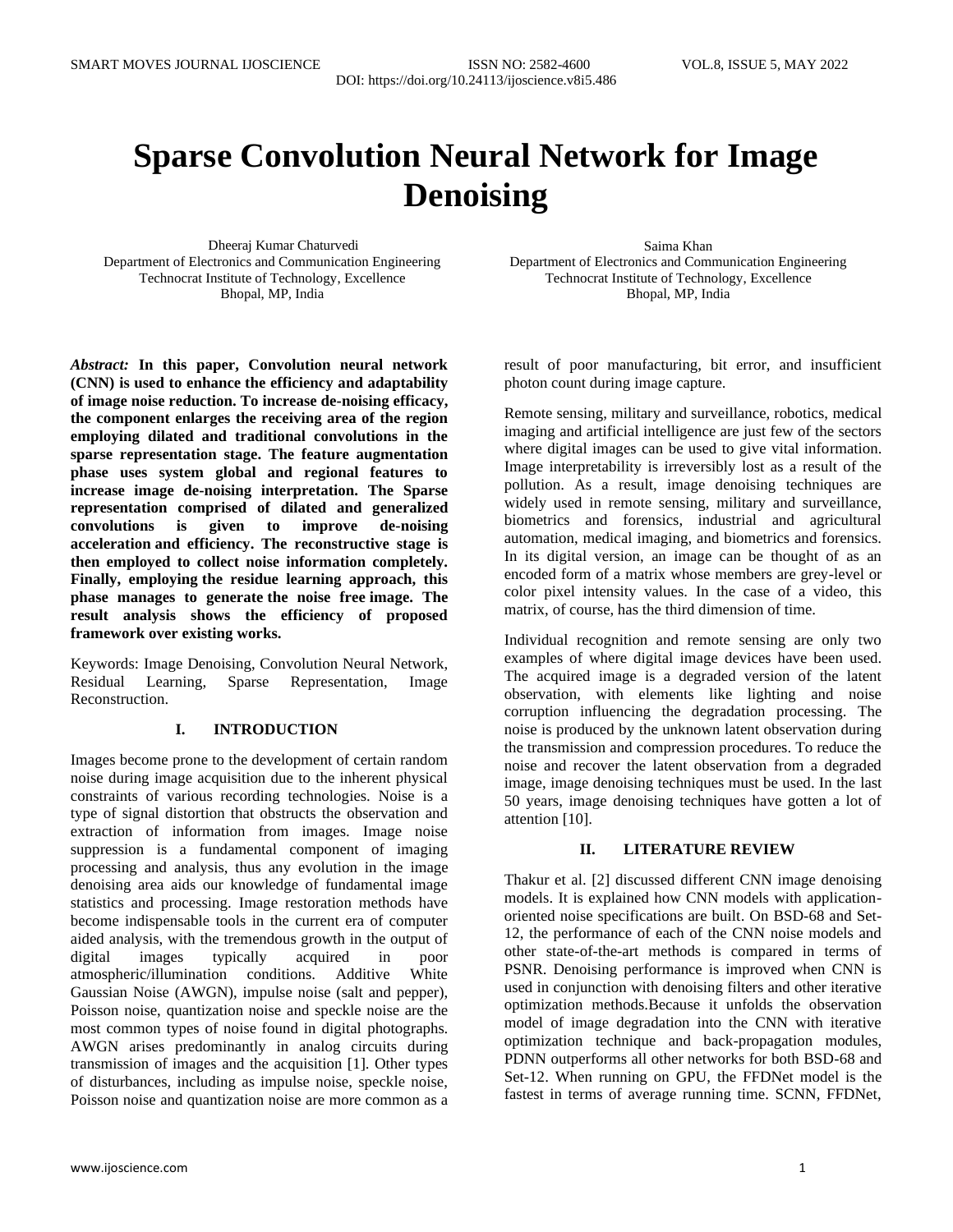NN3D, PDNN and DnCNN-S, are found to be more useful in denoising synthetic images that have been manually distorted by users.

Pardo [3] investigated the relationship between non-local denoising methods and spectral features of the graph of image neighbors was investigated in this paper. They presented a variant of NLM that calculates the parameter r automatically based on these findings. They used the connection between NLM and graph cuts to justify the suggested approach. Researchers found that this technique performs as well as the best feasible NLM outcome based on simulations. They intend to address the reason for the optimal values for h discovered in the trials with real photos in future work. The value of h was consistent across all photos, and it appears to be  $(2K + 1)$ .

Knaus & Zwicker [4] discovered a modest image denoising algorithm that outperforms sophisticated state-of-the-art approaches. The approach effectively denoises 1D and 2D data, and it is expected that it will be simple to extend to greater dimension. The algorithm also has some noteworthy qualities, such as a signal hierarchy, parallelism between the noisy and guiding images and spatial and frequency domain symmetry.The researchers claim that by investigating basic methods, they will be able to develop fresh insights and make progress. The method's simplicity invites more investigation, finally resulting in greater knowledge of image denoising.

Gondara[5]demonstrated that a denoising auto-encoder built with convolutional layers may be utilized to denoise medical photos efficiently. Contrary to popular opinion, they have demonstrated that good denoising efficiency may be obtained with short training datasets, with training samples as low as 300.

Liu et al.[6] introduced image denoising algorithms based on a linear CNN model in this work. They discovered that for removing Gaussian noise, the filtering approach based on the linear CNN model performs best; for salt-and-pepper noise, the linear CNN model outperforms two classical filters and median filtering. Traditional image filters can be significantly improved by using the linear CNN model.

Shahdoosti & Hazavei [7] combined the complete variation approach and the ripplet transform to create a new hybrid denoising method. To identify textured regions from smooth ones, the suggested technique makes use of the spatial regularity idea. We picked the training examples for the classifier using ripplet, which decomposed the image into several scales and orientations. Following that, the TSVM classifier was used to separate the coefficients of high frequency subbands into two classes: textured regions and smooth regions. The mean and standard deviation of the image rebuilt from the smooth regions-labeled coefficients was then minimized while maintaining the noise-free image's resemblance to the original image.

Zhang et al. [8] introduced the IDCNN, an image denoising method based on a deep convolutional neural network. When a contaminated image is sent into the network, the developed DCNN predicts the noise image, unlike other state-of-the-art learning approaches. Separating the anticipated noisy image from the polluted image yields the latent clear image. We ran some tests to see what the designed DCNN's properties were like. We discovered that the greater network depth there is, the better the proposed denoising approach performs. Furthermore, the suggested denoising technique with an unified framework can reduce many noises with varied levels of noise at the same time.

By keeping the moving frame representing the graph of a scaled version of the image, Ghimpeteanu et al.[9] have built a framework that allows any denoising approach to take more into consideration the local geometry of the image to be denoised. Investigations on both gray-level and color images using NLM, BM3D and the VTV-based denoising method on the Kodak database revealed that our approach enhances the denoising method it is given to in terms of SSIM metrics and PSNR.The consistency of our methodology is demonstrated by the fact that they were able to increase the performance of three different types of denoising methods: a local variational method, a patchbased method, and a method combining a patch-based approach with a filtering in spectral domain approach.

# **III. NETWORK ARCHITECTURE**

As illustrated in Fig. 1, 17-layer denoising convolutional neural network is proposed that is divided into three processing steps: sparse representation, feature enhancement, and reconstruction. The 12-layer sparse representation is used to improve image noise removal productivity and flexibility. In sparse representation step, the module enlarges the reception size of the field using dilated and conventional convolutions to improve de-noising effectiveness. The feature enhancement step incorporates network's local and global characteristics to improve expressiveness abilities in image de-noising. For complicated noisy applications including such actual chaotic image and blind de-noising, the proposed network can swiftly capture the important noisy characteristics. To enhance de-noising speed and economy, a Sparse Block composed of dilated and common convolutions is presented. It is often used to decrease the depth. The feature enhancement step employs a lengthy route to combine information from surface and subsurface layers in order to improve the de-noising model's expressiveness capabilities. Then reconstruction step is used to thoroughly extract noise information. Lastly, this step attempts to create the de-noised image using the residual learning method.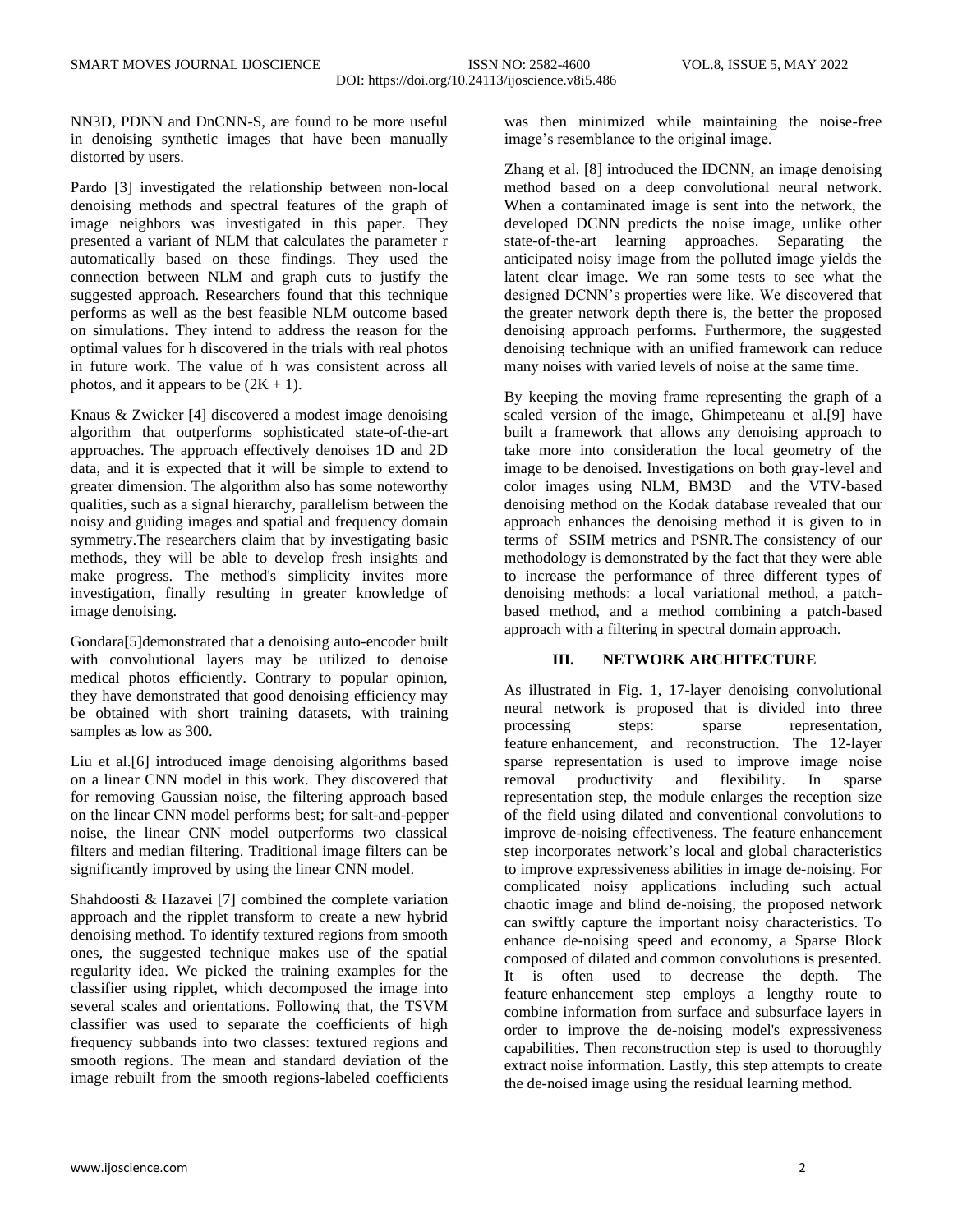

Fig. 1. Network Architecture

*Loss Function:*To make training of the proposed network easier, the paper include scale-specific losses. We observe that scale-specific losses can act as intermediary supervision on hidden layers, enhancing model openness and reducing training complexity. In proposed sparse CNN, the L2-norm reconstructive loss is also used.

$$
\mathcal{L}_R = \frac{1}{2} \| \hat{X} - X \|^2 \tag{ii}
$$

Where,  $\mathcal{L}_R$  = loss function,  $\hat{X}$  = *denoised image*,  $X$  = noisy image

# **IV. RESULT ANALYSIS**

This part outlines a theoretical and simulation explanation of the suggested image noise removal technique, which will then be tested to determine efficiency. Training lasts 100 iterations, with the learning rate decreasing gradually from 1e-1 to 1e-4. To train the system for experimenting, the MatConvNet program in Matlab (R2020a) is employed.

*A. Performance Indicators*

PSNR (Peak Signal to Noise Ratio): PSNR is a highly essential technique for improving graphics performance. It is rated as follows:

$$
PSNR = 10\log 10 \frac{(X*Y)}{MSE}
$$
 (iii)

Here X and Y are the image's height and breadth, accordingly. MSE is the mean square error among the recovered image and the test image.

SSIM (Structured Similarity Index): Structural similarity has become one of the qualitative evaluation techniques used in digital signal processing (SSIM). This indexing is entirely term referring and uses certain reference images to detect chaotic or distorted images. SSIM is intended to outperform existing approaches including maximal signal to noise ratio (PSNR) and mean squared error (MSE) (MSE).

$$
SSIM(x,y) = \frac{(2\mu_X \mu_Y + c_1)(2\sigma_{XY} + c_2)}{(\mu_X^2 + \mu_Y^2 + c_1)(\sigma_X^2 + \sigma_Y^2 + c_2)}
$$
 (iv)

When  $\mu_x$ =mean of x,  $\mu_y$  =mean of y,  $\mu_x^2$ =variance of x,  $\mu_y^2$ =variance of y,  $\mu_{xy}$  = co-variance of x and y, and c1 and  $c<sup>2</sup>$  are factors to normalize the partition with a low denominator.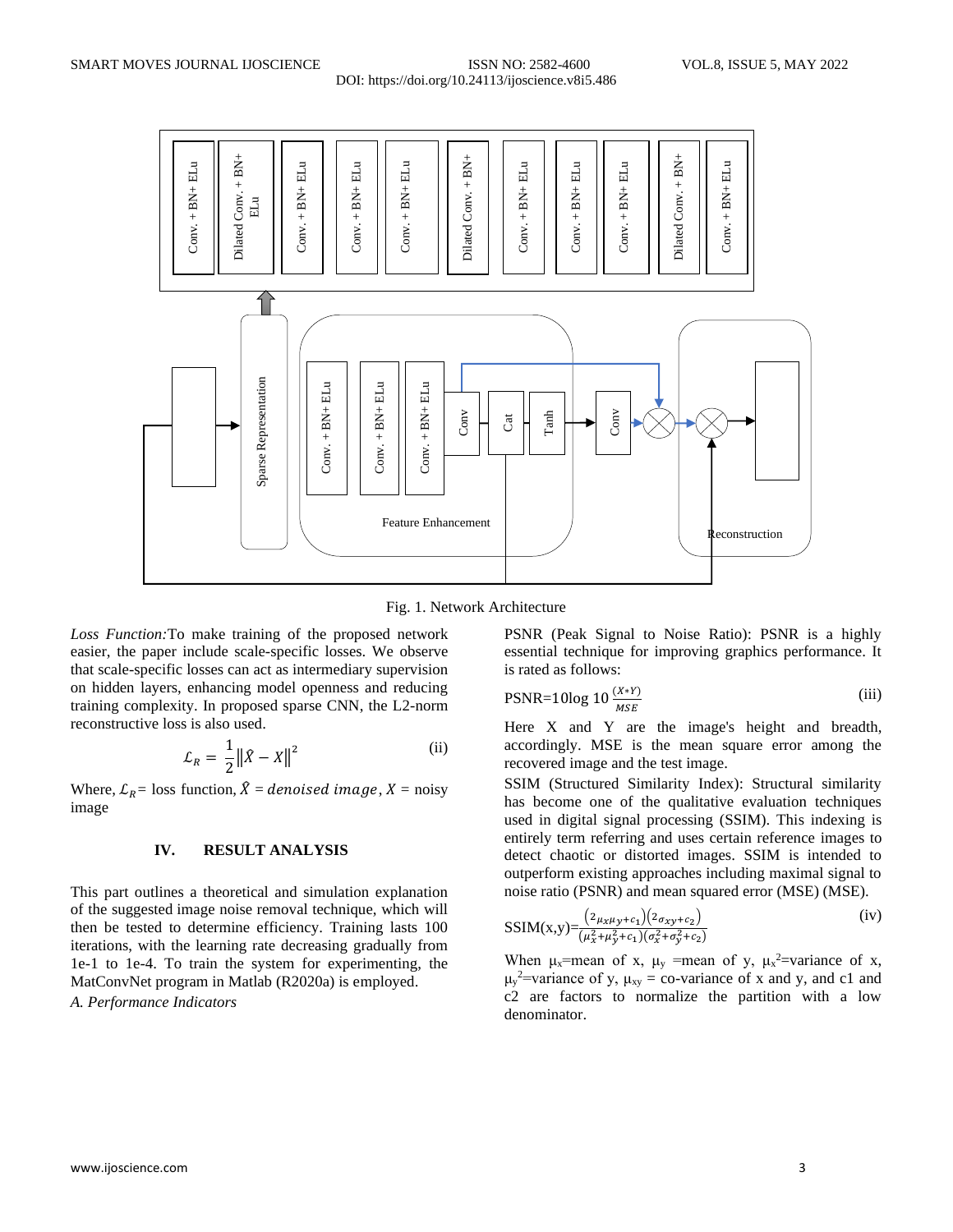

Fig. 2. Denoising Results for Proposed Methodology

Table 1: Performance Evaluation

| Set <sub>5</sub>          |      | $\sim$ 1. $\sim$<br>Set12 |      | BSD68              |      | $\sim$<br>Images<br>B10med1cal |      | ЭAК         |             |
|---------------------------|------|---------------------------|------|--------------------|------|--------------------------------|------|-------------|-------------|
| <b>DCMD</b><br>'чr<br>נטי | SSIM | <b>PSNR</b>               | SSIM | DCNID<br>'чк<br>D. | SSIM | <b>PCNR</b><br>AFIG'           | SSIM | <b>PSNR</b> | <b>SSIM</b> |